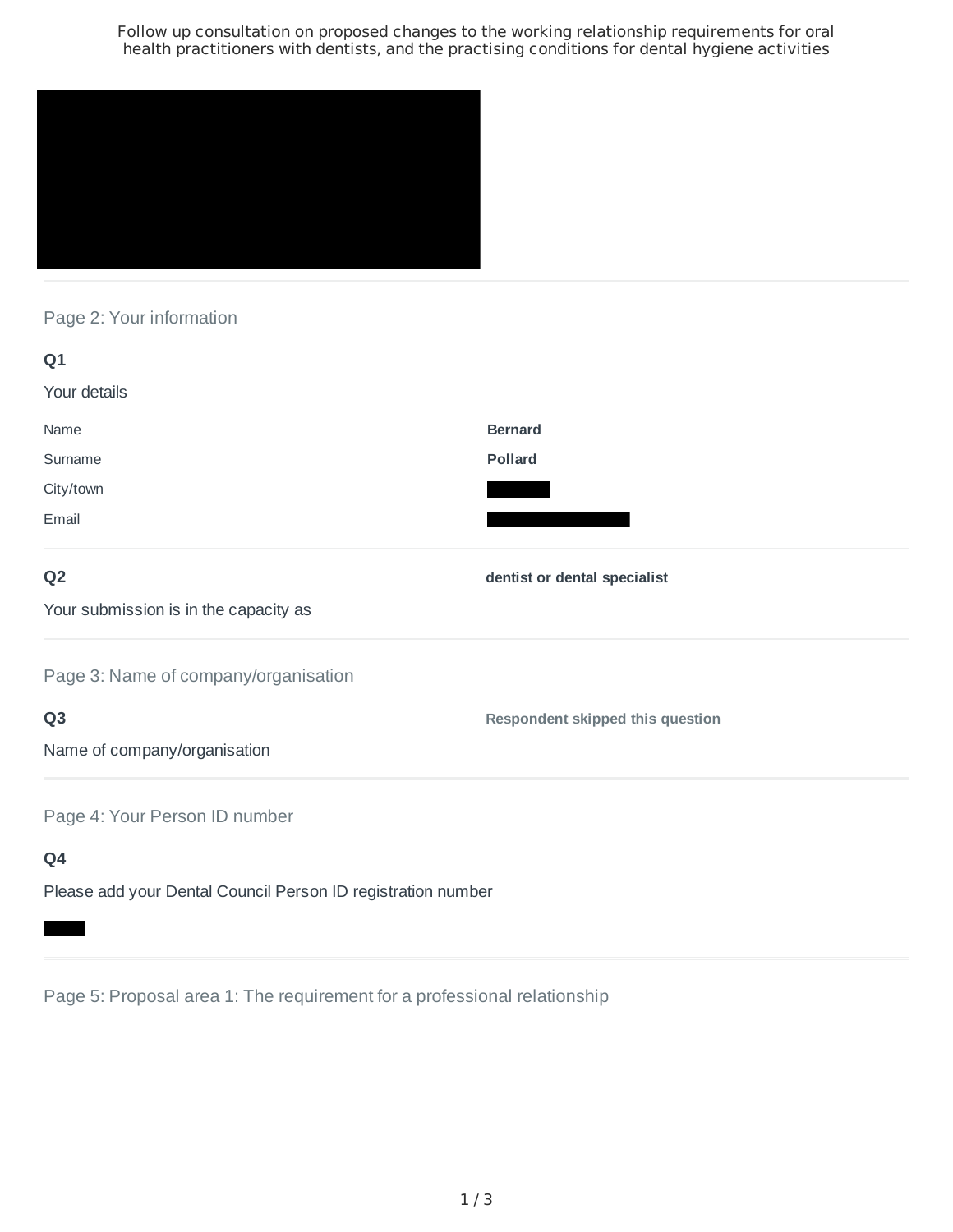Follow up consultation on proposed changes to the working relationship requirements for oral health practitioners with dentists, and the practising conditions for dental hygiene activities

## **Q5**

**Disagree**

Do you agree/disagree with the proposal to remove the mandated requirement for a professional relationship (dental therapy), working relationship (dental hygiene, orthodontic auxiliary practice), and a consultative professional relationship (oral health therapy) from the respective scopes of practice. Please detail why.

## **Q6**

Please provide comments to support your response.

A professional and/or working relationship between clinicians is both a natural and necessary process for the best overall care of the patient. Collaboration is necessary in the dental office. Isolation of practitioners must be discouraged.

Page 6: Proposal area 1: The requirement for a professional relationship

# **Q7**

#### **Disagree**

Do you agree/disagree to remove references to working/professional/consultative professional relationships from the dental therapy, dental hygiene, orthodontic auxiliary practice, oral health therapy, dental technology and clinical dental technology scopes of practice? (as detailed in Appendices  $A - F$ ). Please detail why.

#### **Q8**

Please provide comments to support your response.

Why remove it? We SHOULD be doing this. Some of us might need reminding of our responsibilities.

Page 8: Proposal area 2: Practising conditions for dental hygiene activities

# **Q9**

Do you agree/disagree with the removal of the requirement for direct clinical supervision for administration of local anaesthetic and prescription preventive agents? Please detail why.

#### **Q10**

Please provide comments to support your response.

If you are trained, confident and registered in a technique (including the equipment & drugs) WHY would you need supervision. If you are not trained, confident & registered then you should not doing it!

#### **Agree**